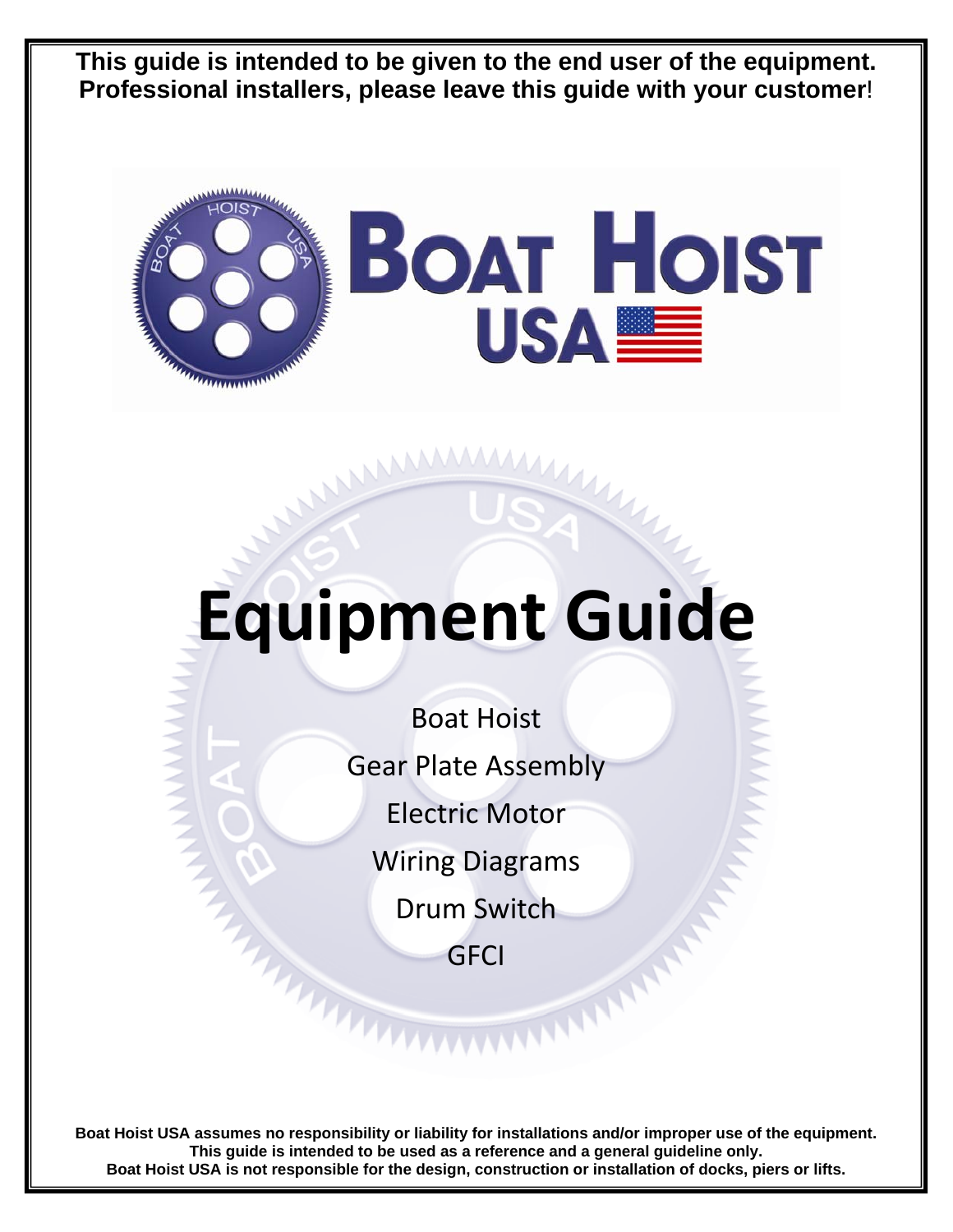# **Table Of Contents**

| Page           | <b>Section</b>                                |
|----------------|-----------------------------------------------|
| $\overline{2}$ | <b>About the Flat-Plate Boat Hoist</b>        |
| 2              | Mounting the Flat-Plate Hoist                 |
| 3              | Installing & Maintaining the Flat-Plate Hoist |
| 4              | <b>Electric Motors</b>                        |
| 5              | <b>Wiring Diagrams for Electric Motors</b>    |
| 8              | <b>Minimum Wire Size for Electric Motors</b>  |
| 9              | <b>Drum Switches</b>                          |
| 10             | <b>Wiring Diagrams for Drum Switches</b>      |
| 11             | <b>GFCI</b>                                   |
| 12             | <b>Troubleshooting Guide</b>                  |
| 14             | <b>Warranty Information</b>                   |

# **Before Signing Delivery Ticket**

Signing the delivery ticket as received is a contractual agreement for transfer of ownership from Boat Hoist USA to the signee. BEFORE you sign the delivery ticket make sure delivery is complete and no visible damages are present. If items are missing or shipment is damaged either notate this on the delivery ticket and have the driver sign this notation or refuse the shipment. If the shipment is delivered and signed as a complete delivery then it is understood by Boat Hoist USA that the shipment arrived complete with no damage.

**If you did not receive all your boxes or concerned about a shipment contact the Boat Hoist USA shipping department:** 

**800-259-8715 Ext. 211**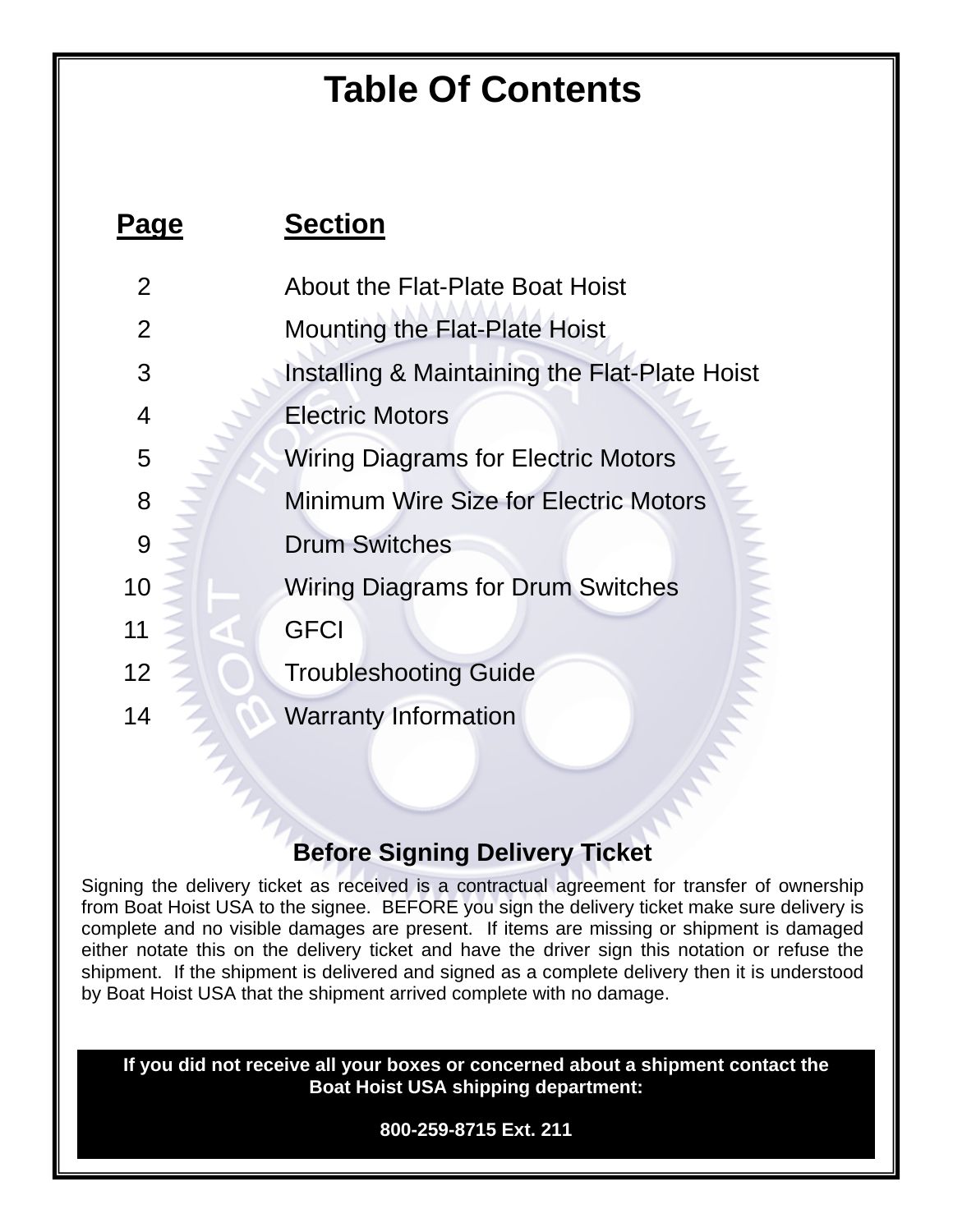

# Flat-Plate Boat Hoist



The flat-plate boat hoist is a 96 tooth worm gear turned by a worm mounted on a flat-plate of steel or other material such as aluminum. The worm is turned by a 10" pulley attached by a drive belt to an electric motor of varying horse power. The flat-plate worm gear combination was originally adapted for boat hoist applications over 60 years ago. No other boat hoist has been able to match the ability and consistency of a flat-plate boat hoist. For the money, a good flat-plate boat hoist will out lift, out last and out perform any other boat hoist on the market.

### **Lifting Capacity of a Flat-Plate Hoist**

All hoists are rated to lift a certain amount of weight. The rating is based on a formula that consists of the gear ratio, make of metals and other features in the design of the flat-plate hoist. The electric motors use to only give the hoist power to lift the boat. For example, if your gear plate or GPA is rated for 4500 lbs, then it will only be able to lift 4500 lbs no matter what size motor is powering the lift. The factory rating found on Boat Hoist USA flatplate hoists are only good when using a 5 to 1 ratio from motor to pulley and a 2 3/8" diameter pipe for the cable. Altering

any of these ratios will void the factory rating and the LIFETIME GPA warranty!

# **Do Not Exceed the Gear Plate Weight Rating!**

Boat manufacturers disclose the "dry weight" of a boat. This number does not include the added weight of fuel and equipment. In some cases it does not include the weight of the boat's motor. You also have to consider if the boat is sitting on a cradle and the weight of the cradle. The pulleys or blocks that you use can also be a factor. Incorrect installation will cause friction and will add to the weight. Consider all of these factors when deciding which flatplate hoist will be needed for your boat lift.

# **Example to determine overall weight**

| Dry Weight of Boat                   | $=$ | 2900 lbs     |  |  |  |  |
|--------------------------------------|-----|--------------|--|--|--|--|
| 40 Gallons of Fuel                   |     | 240 lbs      |  |  |  |  |
| Wakeboard Tower                      | $=$ | 400 lbs      |  |  |  |  |
| Gear (Coolers, Skies, Etc)           | $=$ | $150$ lbs    |  |  |  |  |
| Steel I-Beam Boat Cradle             |     | 500 lbs      |  |  |  |  |
|                                      |     | $= 4190$ lbs |  |  |  |  |
| In this situation a hoist rated over |     |              |  |  |  |  |
|                                      |     |              |  |  |  |  |

**4,190 lbs is needed to lift the boat.** 

**Weights are an approximate number for use of this example only.** 



**Remember, all gear plates have a rating that can be found on the serial number sticker located on either the front or back of the gear plate.** 



### **Helpful Equations to Figure Weights**

Fuel Weight = Gallons of fuel  $x$  6 lb per Gallon Tuna towers or Wake Board Towers =  $+/- 400$  lbs

### **Cradles**

 $5"$  I beams = 10 lbs per 1 ft  $6"$  I beam = 12.5 lbs per 1 ft 2 x 2 x 1/4 Angle = 3.19 lbs per 1 ft  $2 \times 8'$  Lumber = Around 2 lbs per 1 ft

Flat-plate hoists are designed to be properly mounted in one of two ways. Improperly mounting the flat-plate hoist could put the unit in a bind and possibly cause it to fail and void the warranty. Mounting the unit horizontally under the joist using two holes is considered adequate. Mounting the unit vertically under the joist using two holes is considered the best type of installation. Mounting the unit horizontally on top of the joist using two holes is NOT recommended and will void the warranty. Mounting the unit this way will put stress on the back plate and possibly bend it causing the unit to be in a bind. Mounting the unit using all 4 holes is NOT recommended. This inhibits the hoist and doesn't allow room for the unit to adjust itself if the pipe has a bend in it. **√** GOOD BAD BAD **√** BEST **CORREC** 

# **Mounting the Flat-Plate Hoist**

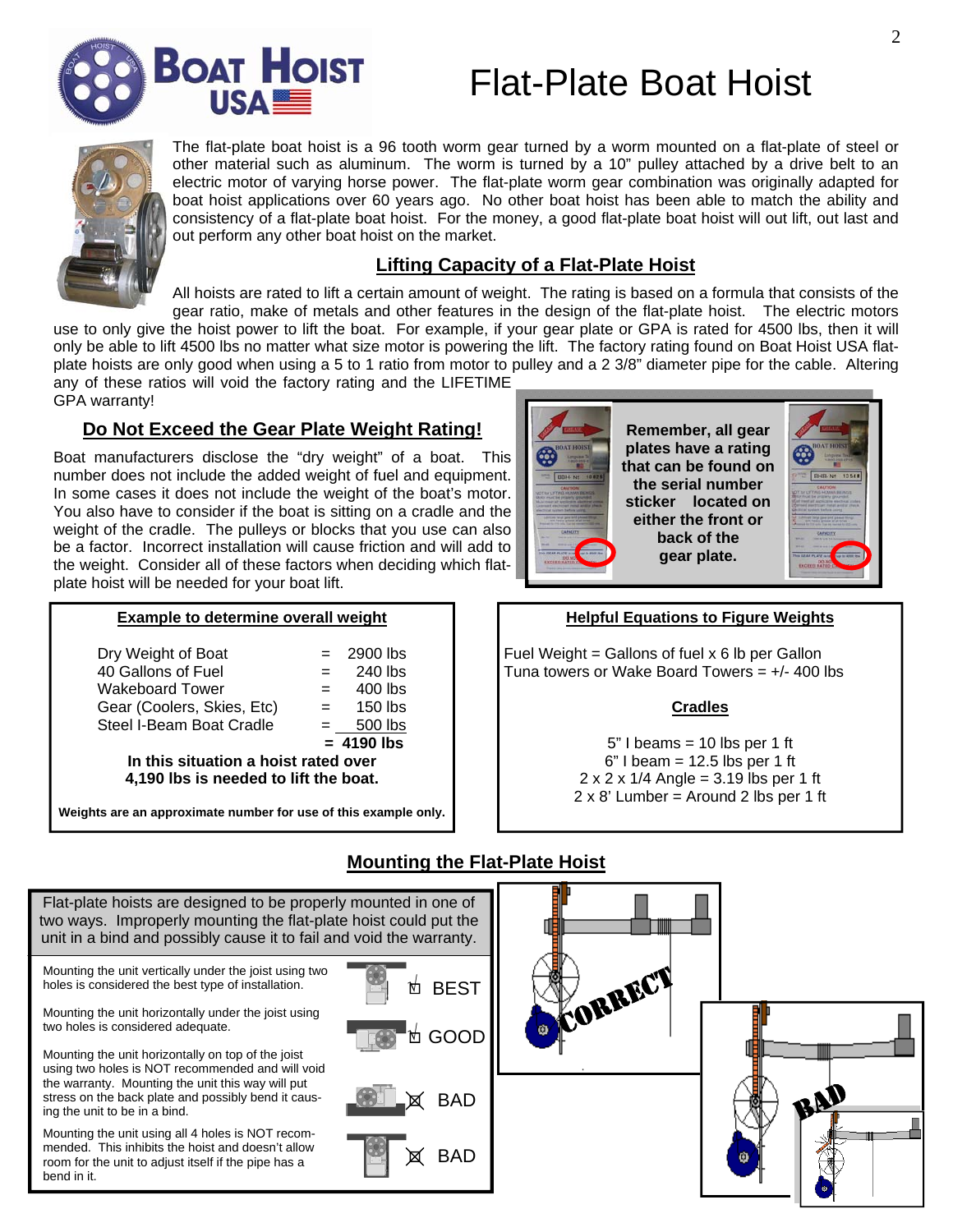# **A Flat-Plate Hoist is NOT a Load Bearing Unit**

One of the most important things to understand is that a flat-plate hoist is not a load bearing unit. If lifting the boat directly off the pipe, the installer must adequately support the pipe. We recommend some type of support every 10-12 feet, and always put a support between the unit and where the cable winds on the pipe. If the pipe is not supported correctly and the weight of the boat bends the pipe, the gear could ultimately break due to the leverage created.

### **Signs that your hoist is in a bind or being used as Load Bearing:**

- Unit is not lifting the boat
- Unit is making noise or "squealing"
- Gear or back plate bearing breaks
- You notice metal shavings coming out of the worm housing
- Unit freezes or "locks up" and you cannot turn it by hand

### **Installing and Maintaining the Boat Hoist USA Flat-Plate Hoist**

- Unit may be mounted vertically or horizontally and must be straight.
- Hang the Gear Plate Assembly (GPA) first before you bolt the motor to it. This will make installation considerably easer as the completed hoist with the motor weighs well over 100 lbs.
- Make sure the unit is not in a bind, bent or twisted in any manner.
- All Boat Hoist USA hoists are rated based on using a 2" schedule 40 pipe. Changing the diameter of the pipe in any way will change the unit rating.
- Unit needs to be at a right angle to the pipe. If they are not aligned at a right angle, rapid wearing of gears will occur.
- Unit must be properly greased. Boat Hoist USA recommends that you grease the unit a minimum of two times a year or more depending on use.
- Do not operate the unit more than two lifting cycles without giving it time to cool.
- NEVER attempt to weld a unit or gear plate to the structure. Welding the unit will void the warranty.
- Always use the bolt holes provided and bolt the unit using two of the four holes.

### **Before you use the Hoist…**

GREASE THE HOIST—Apply grease to locations indicated in the diagram to the right. Then run the lift up and down several times without the boat on lift to ensure proper distribution of grease to all mechanical parts. Boat Hoist USA's hoists are not greased at the factory. Units must be greased at time of installation and re-greased every six months with normal use. Remember, Boat Hoist USA sells grease!

TIGHTEN YOUR SET SCREWS—Tighten all set screws on the unit before use. Screws can loosen in the shipping processes. If you are planning on mounting the unit vertically



apply Lock Tight to the set screws. The natural vibration of the unit can loosen set screws causing the pulleys to slip down the shaft, possibly falling into the water.

CHECK THE BACK PLATE BEARING—Check to make sure the back plate bearing is not cracked or show any signs of damage from shipping. Also, make sure both snap rings are present and correctly seated in the grooves around the bearing.

CHECK THE DRIVE BELT—When properly mounted, the 2" pulley should line up with the 10" pulley, and the belt should move no more that a 1/2" when pressed on by your finger. The motor must be mounted straight so the pulleys can line up. Failing to do this will effect the rating of the hoist.

WATCH THE ARROW ON THE GEAR—When picking up the boat, the gear needs to turn in the direction of the arrow on the gear. When manufactured, the gear hob is cut with one side smoother than the other. This is done intentionally so less friction is created when picking up and lowering the boat.

BREAK IN YOUR HOIST—To ensure proper grease distribution and a proper ware pattern on the gear please run the hoist up and down at least 2 lifting cycles before putting any weight on the lift. Remember to let the motor cool properly after each cycle or you will run the risk of damaging the motor.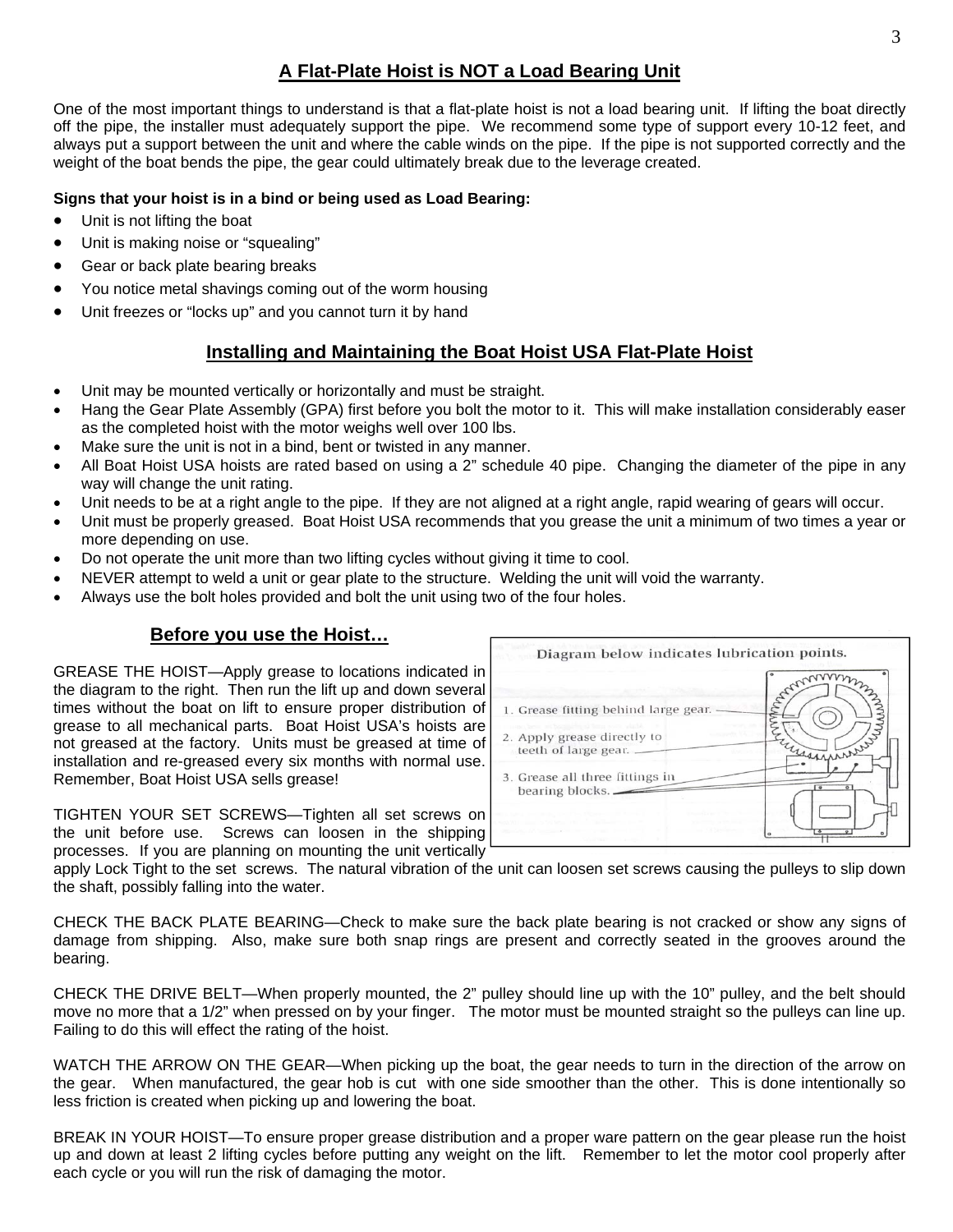

**MAX RUN TIME = 15 min** 

# Electric Motors

Leeson 3/4hp



Electric motors used to power flat-plate boat hoists are uniquely designed by leading names in the industry. Flat-plate hoist motors are designed to reverse using a drum switch and operate at 110volt or 220volt at 1725 RPM. They all have a start capacitor, mount with a standard 56 frame, and are completely enclosed. Boat Hoist USA's boat lift motors are Totally Enclosed Non Venting (TENV), meaning all thermal protection has been removed giving these motors a maximum 15 minute run time.

**Boat Hoist USA will cover general information about electric motors that are exclusively distributed from Boat Hoist USA. Boat Hoist USA assumes no responsibility or liability from improper wiring or misuse of equipment. Boat Hoist USA does not assume responsibility nor will help in the operation, wiring or information pertaining to other equipment not supplied by Boat Hoist USA. If you are not a licensed electrician DO NOT attempt to wire or rewire any electrical component.** 

# **MOTORS COVERED IN THIS GUIDE**

| <b>General Electric</b><br>by Marathon | <b>General Electric</b><br>by Marathon | <b>General Electric</b><br>J(6)<br>by Marathon |
|----------------------------------------|----------------------------------------|------------------------------------------------|
| 3/4 hp model 5KC42JN0214               | 1 hp model 5KC49PN0216                 | 1.5 hp model 5KCR49SN0068A                     |
| Amps needed at $115$ volt = $11.4$     | Amps needed at $115$ volt = 15.2       | Amps needed at $115$ volt = 18.2               |
| Amps needed at $230$ volt = 5.7        | Amps needed at $230$ volt = 7.9        | Amps needed at $230$ volt = 9.1                |
| Service Factor = $1.0$                 | Service Factor = $1.25$                | Service Factor $= 1.15$                        |
| $Frame = 56$                           | $Frame = 56$                           | $Frame = 56$                                   |
| $Compliance = UL$                      | $Compliance = UL$                      | $Compliance = UL$                              |
| $MAX$ RUN TIME = 15 min                | $MAX$ RUN TIME = 15 min                | <b>MAX RUN TIME = continuous</b>               |
| <b>LEESON</b>                          | <b>LEESON</b>                          | <b>LEESON</b>                                  |
| 3/4 hp model C4C17NH11B                | 1 hp model C4C17NH12B                  | 1.5 hp model C6C17NB47C                        |
| Amps needed at $115$ volt = $12.4$     | Amps needed at $115$ volt = 13.8       | Amps needed at 115volt = 19.4                  |
| Amps needed at $230$ volt = 6.1        | Amps needed at $230$ volt = 6.9        | Amps needed at $230$ volt = 9.7                |
| Service Factor = $1.25$                | Service Factor $= 1.0$                 | Service Factor = $1.0$                         |
| $Frame = 56$                           | $Frame = 56$                           | $Frame = 56$                                   |
| $Compliance = UL$                      | $Compliance = UL$                      | $Compliance = UL$                              |
| $MAX$ RUN TIME = 15 min                | $MAX$ RUN TIME = 15 min                | $MAX$ RUN TIME = 15 min                        |
| <b>EAST BAY</b>                        | <b>EAST BAY</b>                        | <b>EAST BAY</b>                                |
| 3/4 hp model 75TESS                    | 1 hp model 1.0TESS                     | 1.5 hp model 1.5TESS                           |
| Amps needed at $115$ volt = $11.4$     | Amps needed at $115$ volt = $11.5$     | Amps needed at $115$ volt = 15.2               |
| Amps needed at $230$ volt = 5.6        | Amps needed at $230$ volt = 5.6        | Amps needed at $230$ volt = 7.6                |
| Service Factor $= 1.0$                 | Service Factor = $1.25$                | Service Factor = $1.5$                         |
| $Frame = 56$                           | $Frame = 56$                           | $Frame = 56$                                   |
| $Compliance = CE$                      | $Compliance = CE$                      | $Compliance = CE$                              |

**MAX RUN TIME = 15 min** 

# **Returning A Motor?**

**MAX RUN TIME = 15 min** 

**If you feel that your motor has a manufacturer's defect and is less than one year old, contact Boat Hoist USA customer service at 800-259-8715 or go online to access the Product Support Center at www.bh-usa.com. We will then give you a Return Materials Authorization (RMA) Number and return instructions.**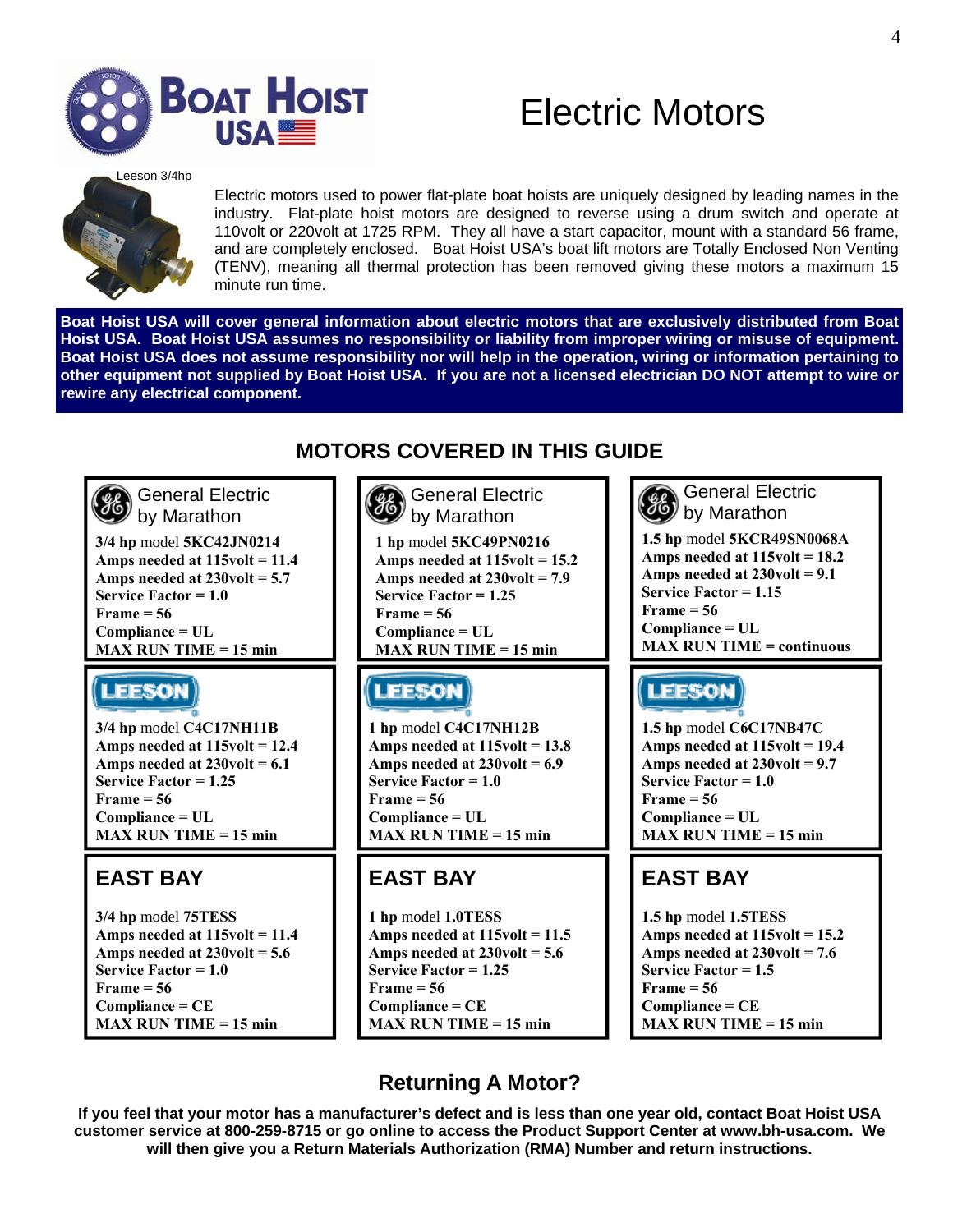

# General Electric Motors by Marathon

**115VAC wiring procedure for 3/4 hp GE motor model 5KC42JN0214 and 1 hp GE model 5KC49PN0216. The following procedure is for wiring the already wired drum switch\* to the motor using 14/5 control cable supplied by Boat Hoist USA.**

- 1. Remove motor connection box cover.
- 2. With needle nose pliers, pull Motor Yellow. Motor White and Motor Red leads from terminal board. Clip and strip ends.
- 3. For 115V operation, move Motor Blue from terminal 4 to terminal 5.
- 4. Pop out plug on top of motor and position connector. Tighten ring connector.
- 5. Remove clamp cover on connector.
- 6. Cut & strip wires on switch harness. Slightly bend wires on switch harness and position through connector opening.
- 7. Insert clamp cover on connector. Tighten screws all the way in.
- 8. Insert and crimp fork type terminal on Switch Green and spade type terminals on Switch Red and Switch Black.
- 9. Position Switch Green under green grounding screw—tighten down. Check to make sure wire does not fall free.
- 10. Position Switch Black on spade terminal 1.
- 11. Position Switch Red on spade terminal 2.
- 12. Tie Motor Red to Switch White with wire nut. Check tightness and ensure wires do not pull free.
- 13. Tie Motor Yellow and Motor White to Switch Orange with wire nut. Check tightness to ensure wires don't pull free.
- 14. Check operation of motor.
- 15. Put cover on motor. Load Test.

#### **230VAC wiring procedure for 3/4 hp GE motor model 5KC42JN0214 and 1 hp GE model 5KC49PN0216. The following procedure is for wiring the already wired drum switch\* to the motor using 14/5 control cable supplied by Boat Hoist USA.**

- 1. Remove motor connection box cover.
- 2. With needle nose pliers, pull Motor Yellow lead from terminal board. Clip and strip ends.
- 3. For 230V operation, ensure that Motor White and Motor Red are connected to terminal 5, and Motor Blue is connected to terminal 4.
- 4. Pop out plug on top of motor and position connector. Tighten ring connector.
- 5. Remove clamp cover on connector.
- 6. Cut & strip wires on switch harness. Slightly bend wires on switch harness and position through connector opening.
- 7. Insert clamp cover on connector. Tighten screws all the way in.
- 8. Insert and crimp fork type terminal on Switch Green and spade type terminals on Switch Red and Switch Black.
- 9. Position Switch Green under green grounding screw—tighten down. Check to make sure wire does not fall free.
- 10. Position Switch Black on spade terminal 1.
- 11. Position Switch Red on spade terminal 2.
- 12. Tie Motor Yellow to Switch Orange with wire nut. Check tightness and insure wires do not pull free.
- 13. Tie-off Switch White with wire nut. Check tightness to insure that copper is not exposed..
- 14. Check operation of motor.
- 15. Put cover on motor. Load Test.

### **Procedure for converting already wired 115VAC GE motor to 230VAC operation. For use on GE 3/4 hp # 5KC42JN0214 and GE 1 hp # 5KC49PN0216 ONLY.**

- 1. Remove motor connection box cover.
- 2. Remove wire nut connecting Motor Red to Switch White. Insert & Crimp spade connector on Motor Red lead.
- 3. Connect Motor Red to terminal #5.
- 4. Tie off Switch White (put wire nut on end of wire).
- 5. For 230V operation, move Motor Blue from terminal # 5 to terminal #4.
- 6. Remove wire nut connecting Motor Yellow, Motor White, & Switch Orange. Insert and crimp spade connector on Motor White.
- 7. Reconnect Motor Yellow & Switch Orange using wire nut, check tightness to make sure wires do not pull free.
- 8. Connect Motor White to terminal # 5.
- 9. Verify motor is wired correct for 230V operation by checking 230V wiring procedure on previous page.
- 10. Check operation of motor.
- 11. Put cover on motor. Load Test.

### **115VAC wiring procedure for 1.5 hp GE motor # 5KCR49SN0068A. The following procedure is for wiring the already wired drum switch\* to the motor using 14/5 control cable supplied by Boat Hoist USA.**

- 1. Connect Switch Black Wire to Motor Terminal 1.
- 2. Connect Motor Red Wire to Switch White Wire with Wire Nut.
- 3. Connect Motor Blue Wire to Motor Terminal 5.
- 4. Connect Motor Black Wire to Switch Red Wire with Wire Nut.
- 5. Connect Motor White Wire to Motor Terminal 2
- 6. Connect Switch Orange Wire to Motor Terminal 2
- 7. Connect Switch Green Wire to Ground Screw.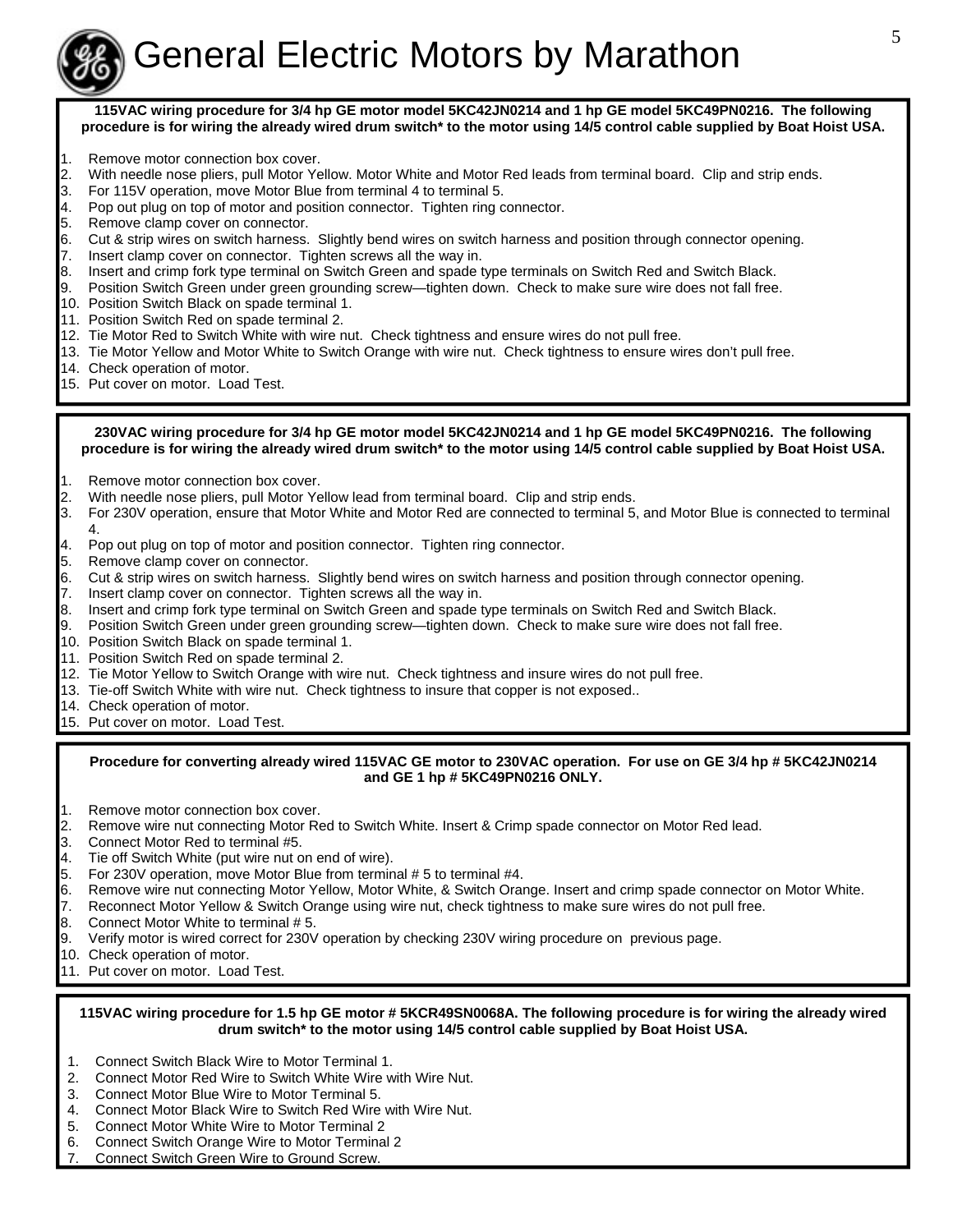**230VAC Wiring Procedure for 1.5 hp GE motor # 5KCR49SN0068A. The following procedure is for wiring the already wired drum switch\* to the motor using 14/5 control cable supplied by Boat Hoist USA.**

- 1. Connect Switch Black Wire to Motor Terminal 1.
- 2. Tie off Switch White Wire with wire nut.
- 3. Connect Motor Red Wire and Motor White Wire to Motor Terminal 5.
- 4. Connect Motor Blue Wire to Motor Terminal 4.
- 5. Connect Motor Black Wire to Switch Red Wire with wire nut
- 6. Connect Orange Wire to Motor Terminal 2.
- 7. Connect Switch Green Wire to Ground Screw.

\* The GE by Marathon wire procedures will ONLY work with these switches supplied by Boat Hoist USA: Salzer # P220-SE1518, Salzer # P220-SE1519, Bremas # CY0178099S2R, Bremas # CY0178068S2R, Furnas # D74756002, Furnas # D57341002



# Leeson Motors

**115VAC wiring procedure for 3/4 hp Leeson motor # C4C17NH11B, 1 hp Leeson # C4C17NH12B and 1.5 hp Leeson motor # C6C17NB47C. The following procedure is for wiring the already wired drum switch\* to the motor using 14/5 control cable supplied by Boat Hoist USA.**

- 1. Remove motor connection box cover.
- 2. Connect Switch Black with motor wire T-1 and T-3 with wire nut.
- 3. Connect Switch White with motor wire T-8 with wire nut.
- 4. Connect Switch Orange with motor wire T-2 and T-4 with wire nut.
- 5. Connect Switch Red with Motor Wire T-5 with wire nut.
- 6. Connect Switch Ground (Green) to motor ground nut using grounding screw.
- 7. Check operation of motor.
- 8. Put cover on motor. Load Test.



#### **230VAC wiring procedure for 3/4 hp Leeson motor # C4C17NH11B, 1 hp Leeson # C4C17NH12B and 1.5 hp Leeson motor # C6C17NB47C. The following procedure is for wiring the already wired drum switch\* to the motor using 14/5 control cable supplied by Boat Hoist USA.**

- 1. Remove motor connection box cover.
- 2. Connect Switch Black with motor wire T-1 with wire nut.
- 3. Connect Switch White with motor wire T-8 with wire nut.
- 4. Connect Switch Orange with motor wire T-4 with wire nut.
- 5. Connect Switch Red with motor wire T-5 with wire nut.
- 6. Connect motor wire T-2 and T-3 together.
- 7. Connect Switch Ground (Green) to motor ground nut using grounding screw.
- 8. Check operation of motor.
- 9. Put cover on motor. Load Test.



\* The Lesson Motor wire procedures will ONLY work with these switches supplied by Boat Hoist USA: Salzer # P220-SE1518, Salzer # P220-SE1519, Bremas # CY0178099S2R, Bremas # CY0178068S2R, Furnas # D74756002, Furnas # D57341002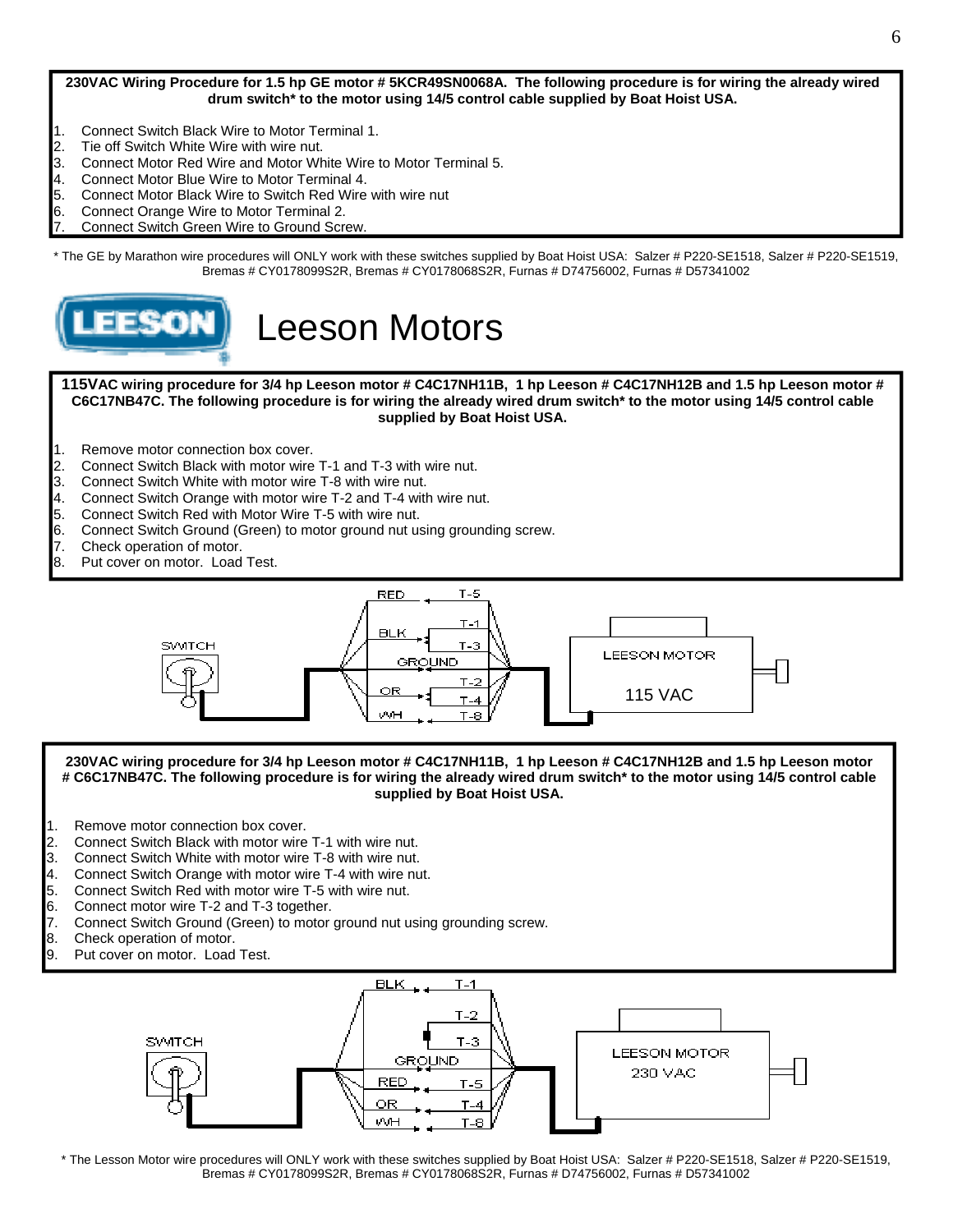# East Bay Motors

### **DRAIN PLUGS ON EAST BAY MOTORS MUST BE REMOVED PRIOR TO INSTALLATION. FAILURE TO DO SO WILL VOID THE WARRANTY AND COULD CAUSE THE MOTOR TO FAIL.**

**115VAC wiring procedure for 3/4 hp East Bay motor # 75TESS, 1 hp East Bay # 1.0TESS and 1.5 hp East Bay # 1.5TESS. The following procedure is for wiring the already wired drum switch\* to the motor using 14/5 control cable supplied by Boat Hoist USA.**

- 1. Remove motor connection box cover.
- 2. Cut and strip wires on switch harness, slightly bend wires on switch harness.
- 3. Insert and crimp for or eye type terminal on Switch Green and female spade type terminals on Switch Red, Switch Black, Switch White & Switch Orange.
- 4. Position Switch Green under case grounding screw—tighten down.
- 5. Position Switch White on motor spade terminal B.
- 6. Position Switch Red on motor spade terminal A.
- 7. Position Switch Black on motor spade terminal E.
- 8. Position Switch Orange on motor spade terminal D.
- 9. For 115VAC operation, make sure Motor Yellow is connected to motor terminal 5 and Motor Blue is connected to motor terminal 2.

#### **230VAC wiring procedure for 3/4 hp East Bay motor # 75TESS, 1 hp East Bay motor # 1.0TESS and 1.5 hp East Bay motor # 1.5TESS. The following procedure is for wiring the already wired drum switch\* to the motor using 14/5 control cable supplied by Boat Hoist USA.**

- 1. Remove motor connection box cover.
- 2. Cut and strip wires on switch harness, slightly bend wires on switch harness.
- 3. Insert and crimp for or eye type terminal on Switch Green and female spade type terminals on Switch Red, Switch Black, Switch White & Switch Orange.
- 4. Position Switch Green under case grounding screw—tighten down, check to make sure wire will not pull free.
- 5. Position Switch White on motor terminal C.
- 
- 6. Position Switch Red on motor spade terminal A.<br><sup>1</sup>7 Position Switch Black on motor spade terminal E Position Switch Black on motor spade terminal E.
- 8. Position Switch Orange on motor spade terminal D.
- 9. For 230 VAC operation, make sure that Motor Yellow is connected to motor terminal 4 and Motor Blue is connected to motor terminal 3.



\* The East Bay Motor wire procedures will ONLY work with these switches supplied by Boat Hoist USA: Salzer # P220-SE1518, Salzer # P220-SE1519, Bremas # CY0178099S2R, Bremas # CY0178068S2R, Furnas # D74756002, Furnas # D57341002

**If you are not a licensed electrician DO NOT attempt to wire or rewire any electrical component.** 

#### $\mathbf A$  DANGER

**Hazardous** voltage Will cause death or serious injury.

To avoid electrical shock or burn, turn off main and control voltages before performing installation or maintenance.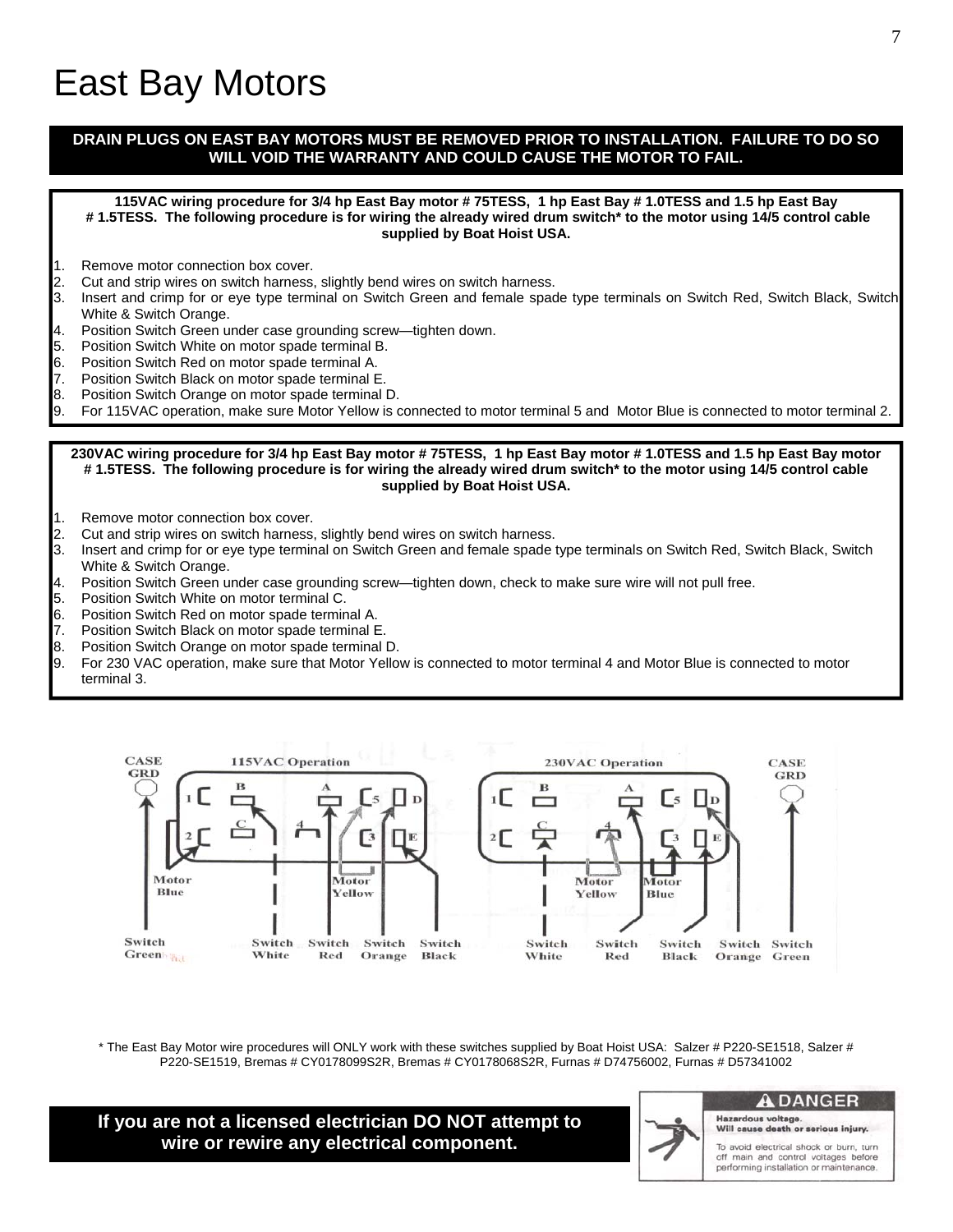

**BOAT HOIST** Minimum Wire Size for Electric Motors

Boat hoist motors, like any electric motor, must have an adequate supply of voltage to run properly. Low voltage is a very common problem. When an electric current runs through a line, voltage will drop every foot that it has to travel to the motor. If you do not have an adequate gauged wire for the distance, then the voltage will be extremely low by the time it reaches the motor. Low voltage will become evident while the hoist is attempting to lift the boat. As the weight on the hoist increases, the motor will pull more Amps. As the motor pulls more Amps, the voltage will start to drop. If the voltage drops below 110 or 220 (depending on voltage), the motor will either sound like it is running out of gas or trip the breaker.

# **Wire requirements for the Boat Hoist USA hoist to operate correctly when lifting straight line:**

| #<br><b>Motors</b> | Hp  | Amps<br>To<br>Run<br>120V | Amps<br>To<br>Run<br>240V | 50ft<br>$\omega$<br>120V | 50ft<br>$\omega$<br>240V | $100$ ft<br>$\omega$<br>120V | $100$ ft<br>$\omega$<br>240V | $200$ ft<br>$\omega$<br>120V | $200$ ft<br>$\omega$<br>240V | 300ft<br>$\omega$<br>120V | 300ft<br>$\omega$<br>240V | 400ft<br>$\omega$<br>120V | 400ft<br>$\omega$<br>240V |
|--------------------|-----|---------------------------|---------------------------|--------------------------|--------------------------|------------------------------|------------------------------|------------------------------|------------------------------|---------------------------|---------------------------|---------------------------|---------------------------|
| 1                  | 1/2 | 8.8                       | 4.4                       | #14                      | #14                      | #12                          | #14                          | #8                           | #12                          | #6                        | #12                       | #6                        | #10                       |
| $\perp$            | 3/4 | 10.8                      | 5.4                       | #14                      | #14                      | #10                          | #14                          | $\#$ 8                       | #12                          | #6                        | #12                       | #4                        | #10                       |
| 1                  |     | 12.8                      | 6.4                       | #12                      | #14                      | #10                          | #14                          | #6                           | #12                          | #4                        | #12                       | #4                        | #10                       |
| 1                  | 1.5 | 17.0                      | 8.5                       | #12                      | #14                      | # $8$                        | #12                          | #6                           | #10                          | #4                        | #10                       | #2                        | # $8$                     |
| $\overline{c}$     | 1/2 | 17.6                      | 8.8                       | #10                      | #12                      | # $8$                        | #12                          | #6                           | #10                          | #4                        | $\#$ 8                    | XX                        | #6                        |
| 2                  | 3/4 | 21.6                      | 10.8                      | #10                      | #12                      | # $8$                        | #12                          | #4                           | #10                          | #2                        | # 8                       | XX                        | #6                        |
| 2                  |     | 25.6                      | 12.8                      | # $8$                    | #10                      | # $8$                        | #10                          | #4                           | #10                          | #2                        | #6                        | XX                        | #4                        |
| 2                  | 1.5 | 34.0                      | 17.0                      | # 8                      | #10                      | #6                           | #10                          | #2                           | # $8$                        | #0                        | #4                        | XX                        | #2                        |
| $\overline{4}$     | 1/2 | XX                        | 17.6                      | XX                       | #12                      | XX                           | #10                          | XX                           | # $8$                        | XX                        | #6                        | XX                        | #4                        |
| 4                  | 3/4 | XX                        | 21.3                      | XX                       | #10                      | XX                           | #10                          | XX                           | $\#$ 8                       | XX                        | #6                        | XX                        | #4                        |
| 4                  | 1   | XX                        | 26.0                      | XX                       | #10                      | XX                           | # $8$                        | XX                           | #6                           | XX                        | #4                        | XX                        | #2                        |
| 4                  | 1.5 | XX                        | 34.0                      | XX                       | # 8                      | XX                           | #6                           | XX                           | #4                           | XX                        | #2                        | XX                        | #0                        |

# **INSTALLATION TIP #1**

In most cases low voltage cannot be detected until the load is on the hoist. Have your installer lift the boat completely out of the water to ensure that Low voltage is not a problem.

### **INSTALLATION TIP #2**

If you are experiencing low voltage, your options are:

- Replace the wire
- Change the system from 115VAC to 230VAC
- Compound the lift.

### **INSTALLATION TIP #3**

Sometimes low voltage can be caused by your lift being in a bind. Refer to the Troubleshooting Guide on pages 13-14 of this Equipment Guide.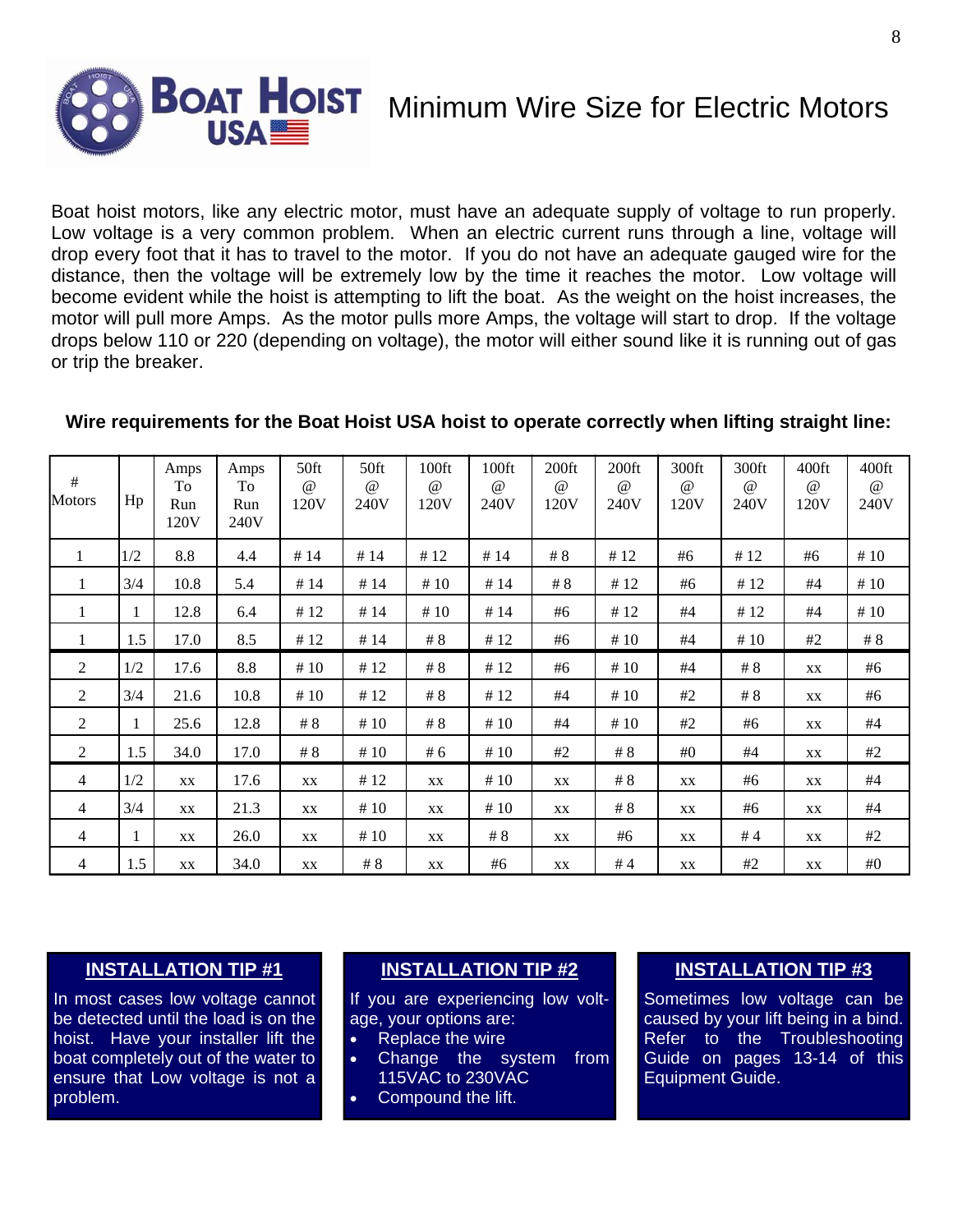

# Drum Switches

**Boat Hoist USA will cover general information about electrical components that are exclusively distributed from Boat Hoist USA. Boat Hoist USA assumes no responsibility or liability from improper wiring, use, or operation of equipment. Boat Hoist USA does not assume responsibility nor will help in the operation, wiring or information pertaining to other equipment not supplied by Boat Hoist USA. If you are not a licensed electrician DO NOT attempt to wire or rewire any electrical component.** 

# **DRUM SWITCHES COVERED IN THIS GUIDE**



### Salzer

**Salzer Brand –Maintain Switch Rotary Cam Switch #P220-SE1518 BHUSA # 400032**  AC-21A: 20A; AC-23A: 7.5kW 380-440V **Compliance** = **CE, UL** 



### Bremas

**Bremas Brand –Maintain Switch Rotary Cam Switch #CY0178068S2R BHUSA # 400003**  120-240 VAC 1-3 Phase **Compliance** = **CE, UL, SA** 



# Furnas / Hubbell

**Hubbell Brand –Maintain Switch Rotary Cam Switch #D74756002 BHUSA # 400001**  120-240 VAC 1-3 Phase **Compliance** = **UL, NEMA** 



### Salzer

**Salzer Brand –Spring Loaded Rotary Cam Switch #P220-SE1519 BHUSA # 400033**  AC-21A: 20A; AC-23A: 7.5kW 380-440V **Compliance** = **CE, UL** 



### Bremas

**Bremas Brand –Spring Loaded Rotary Cam Switch #CY0178099S2R BHUSA # 400004**  120-240 VAC 1-3 Phase **Compliance** = **CE, UL, SA** 



### Furnas / Hubbell

**Hubbell Brand –Spring Loaded Rotary Cam Switch #D57341002 BHUSA # 400002**  120-240 VAC 1-3 Phase **Compliance** = **UL, NEMA** 

# **Proper Installation of Boat Hoist Switches**



Switches supplied by Boat Hoist USA will have holes drilled for proper mounting. The figure to the left demonstrates how to mount the switch. It should be

mounted in a vertical position with two screws or bolts. When mounted correctly, the handle of the switch will point downward and the wires will protrude from the bottom of the switch. You can find instructions on the back side of the switch with an arrow showing how to mount the device.

### **IMPROPER INSTALLATION**

Never attempt to "hang" a switch from the boat hoist. Always permanently mount the switch to a structure. Switches should be mounted in a location where you must exit the boat to operate the hoist. Boat Hoist USA's line of flat-plate hoists are not designed to lift people. DO NOT mount or hang the switch in any form that makes it accessible to reach from inside the boat. Hanging or mounting switches "up side down" will allow moisture and water to enter the switch and cause the switch to malfunction. Boat Hoist USA assumes no responsibility or liability for improperly installed equipment.

**Never Attempt to hang a switch from the boat hoist. This is extremely dangerous!** 



**WARNING!**  Mounting the switch incorrectly may cause the switch to malfunction.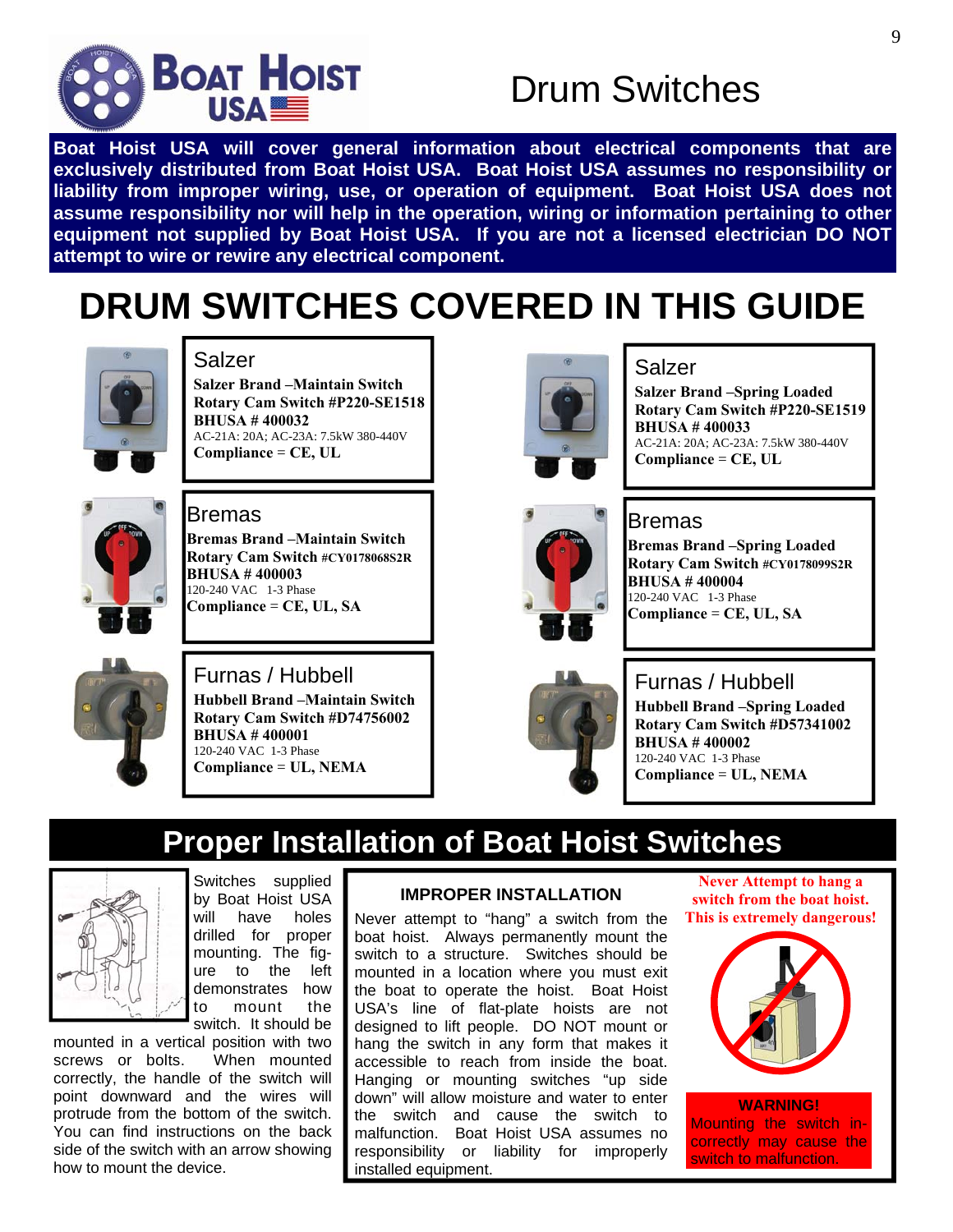

# Wiring Diagrams for Drum Switches

Wiring procedure for Salzer brand switches # P220-SE1518 and P220-SE1519 using 5 colored coded wire (Red, Orange, Black, White and Green). This procedure will work for wiring the following motors to the Salzer Switch: GE 3/4 hp # 5KC42JN0214, GE 1 hp # 5KC49PN0216, GE 1.5 hp # 5KCR49SN0068A, Leeson 3/4 hp # C4C17NH11B, Leeson 1 hp # C4C17NH12B, Leeson 1.5 hp # C6C17NB47C, East Bay 3/4 hp # 75TESS, East Bay 1 hp # 1.0TESS, East Bay 1.5 hp # 1.5TESS.

|  | From Motor Wire to Switch, 120v or 240v |  |
|--|-----------------------------------------|--|
|  |                                         |  |

| Switch $#2$                |
|----------------------------|
| Switch #4                  |
| Switch #8                  |
| Switch #12                 |
| <b>GFCI (power) Green</b>  |
| to<br>to<br>to<br>to<br>to |

| From GFCI to Switch, 120v or 240v |    |                      |  |  |  |  |  |
|-----------------------------------|----|----------------------|--|--|--|--|--|
| <b>GFCI Black</b>                 | tο | Switch #1            |  |  |  |  |  |
| <b>GFCI White</b>                 | tο | Switch #3            |  |  |  |  |  |
| Green                             | t٥ | <b>Control Green</b> |  |  |  |  |  |

Wiring procedure for Furnas/Hubbell brand switches # D74756002 and D57341002 using 5 colored coded wire (Red, Orange, Black, White and Green). This procedure will work for wiring the following motors to the Furnas/Hubbell Switch: GE 3/4 hp # 5KC42JN0214, GE 1 hp # 5KC49PN0216, GE 1.5 hp # 5KCR49SN0068A, Leeson 3/4 hp # C4C17NH11B, Leeson 1 hp # C4C17NH12B, Leeson 1.5 hp # C6C17NB47C, East Bay 3/4 hp # 75TESS, East Bay 1 hp # 1.0TESS, East Bay 1.5 hp # 1.5TESS.

| From Motor Wire to Switch, 120v or 240v |    |                           | From GFCI to Switch, 120v or 240v |    |                      |  |
|-----------------------------------------|----|---------------------------|-----------------------------------|----|----------------------|--|
| <b>Control White</b>                    | to | Switch #4                 | <b>GFCI Black</b>                 | to | Switch # L1          |  |
| Red                                     | to | Switch $#2$               | <b>GFCI White</b>                 | to | Switch # L2          |  |
| <b>Black</b>                            | to | Switch #1                 | Green                             | to | <b>Control Green</b> |  |
| Orange                                  | to | Switch $#3$               |                                   |    |                      |  |
| Green                                   | to | <b>GFCI (power) Green</b> |                                   |    |                      |  |

Wiring procedure for Bremas brand switches # CY0178099S2R and CY0178068SR2 using 5 colored coded wire (Red, Orange, Black, White and Green). This procedure will work for wiring the following motors to the Bremas Switch: GE 3/4 hp # 5KC42JN0214, GE 1 hp # 5KC49PN0216, GE 1.5 hp # 5KCR49SN0068A, Leeson 3/4 hp # C4C17NH11B, Leeson 1 hp # C4C17NH12B, Leeson 1.5 hp # C6C17NB47C, East Bay 3/4 hp # 75TESS, East Bay 1 hp # 1.0TESS, East Bay 1.5 hp # 1.5TESS.

# **From Motor Wire to Switch, 120v or 240v Control White to Switch # T-1**

| ----------   |    | -----------               |
|--------------|----|---------------------------|
| <b>Red</b>   | to | Switch #T-2               |
| <b>Black</b> | to | Switch #8                 |
| Orange       | to | Switch #12                |
| Green        | to | <b>GFCI (power) Green</b> |
|              |    |                           |

|  | From GFCI to Switch, 120v or 240v |  |  |
|--|-----------------------------------|--|--|
|  |                                   |  |  |

| <b>GFCI Black</b> | tΟ | Switch # L1          |
|-------------------|----|----------------------|
| <b>GFCI White</b> | tΟ | Switch # L2          |
| Green             | tΟ | <b>Control Green</b> |

### **INSTALLATION TIP**

It is very rare for a switch to have a factory defect. If there is a defect, then Boat Hoist USA will typically find it before the switch is sold. Most problems with switches can be found in the connection of the wires to the switch terminals. Moisture inside the switch can cause corrosion between the terminal and the connection. This corrosion can disrupt the connection causing the switch not to work. Cleaning and tightening all connections inside of the switch will in most cases prevent this from happening.

**Still need help with your switch? A Boat Hoist USA customer service representative is here to help you!** 

**800-259-8715** 

**Please remember we can only help you with products supplied and sold by Boat Hoist USA.**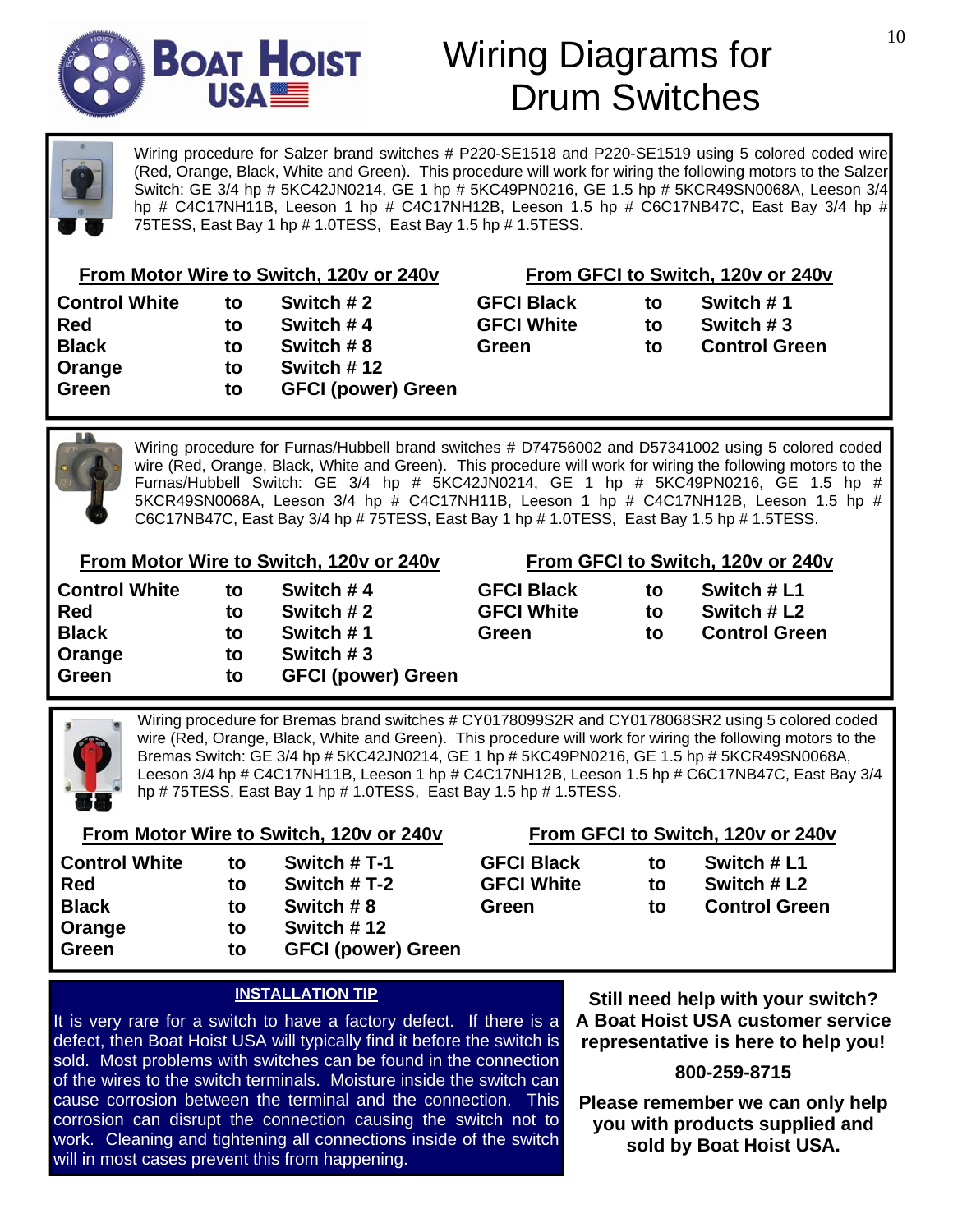

The Ground Fault Circuit Interrupter (GFCI) is designed to protect people from severe or fatal electric shocks. The GFCI is located in the hoist's wiring system and monitors electricity flowing in a circuit, to sense any loss of current. If the current flowing through the circuit differs by a small amount from that returning, the GFCI quickly switches off power to that circuit. \*

### **Boat Hoist USA will supply all hoists and wired motors with one of the following GFCI wired into the system:**

**In-Plug 110 volt GFCI BH-USA #** 400009 **Manufacture:** Tower **Class A Rainproof**  15A 125V AC 60Hz 1875W **Compliance:** UL

**In-Line 110 volt GFCI BH-USA #** 400010 **Manufacture:** Tower **Class A Rainproof**  15A 125V AC 60Hz 1875W **Compliance:** UL

**In-Line 220 volt GFCI BH-USA #** 400011 **Manufacture:** Leviton or **TRC Class A Rainproof Compliance:** UL

# **ATTENTION END-USER**

### **Boat Hoist USA's number one priority is safety!**

For your safety, we only use electrical components that are **UL**, **CE** or **NEMA** compliant in all our hoist's electrical systems.

Our motor technicians will ALWAYS test the GFCI in all motors wired from Boat Hoist USA. If you have a Boat Hoist USA hoist and the GFCI is not present it is safe to assume that the motor was either not wired by a Boat Hoist USA technician or your installer has removed the GFCI. In any case it is important that you have a certified electrician check the overall system before you use the hoist. Electrical systems should be inspected annually by a certified electrician.

# **TROUBLESHOOTING**

When testing the GFCI, it is important that you follow the directions printed on the GFCI. If it is working properly and keeps shutting the system down, the GFCI is simply doing its job. That means somewhere in your electrical system there is a voltage leak. These leaks are potentially very dangerous and need to be addressed by a certified electrician. The following can cause a voltage leak:

- **Moisture build up in the capacitor**
- **Moisture build up inside the motor or switch**
- **Improper grounding of the dock or pier**
- **Loose wires or terminals**
- **GFCI is plugged into a GFCI**

Boat Hoist USA uses 14 gauge 5 wire UL approved control cable that is manufactured specifically for marine use.

14 gauge control cable is available for purchase at Boat Hoist USA. All control cable is sold by the foot. Part # 400012.



<sup>\*</sup> GFCI definition obtained from the Consumer Product Safety Commission Fact Sheet.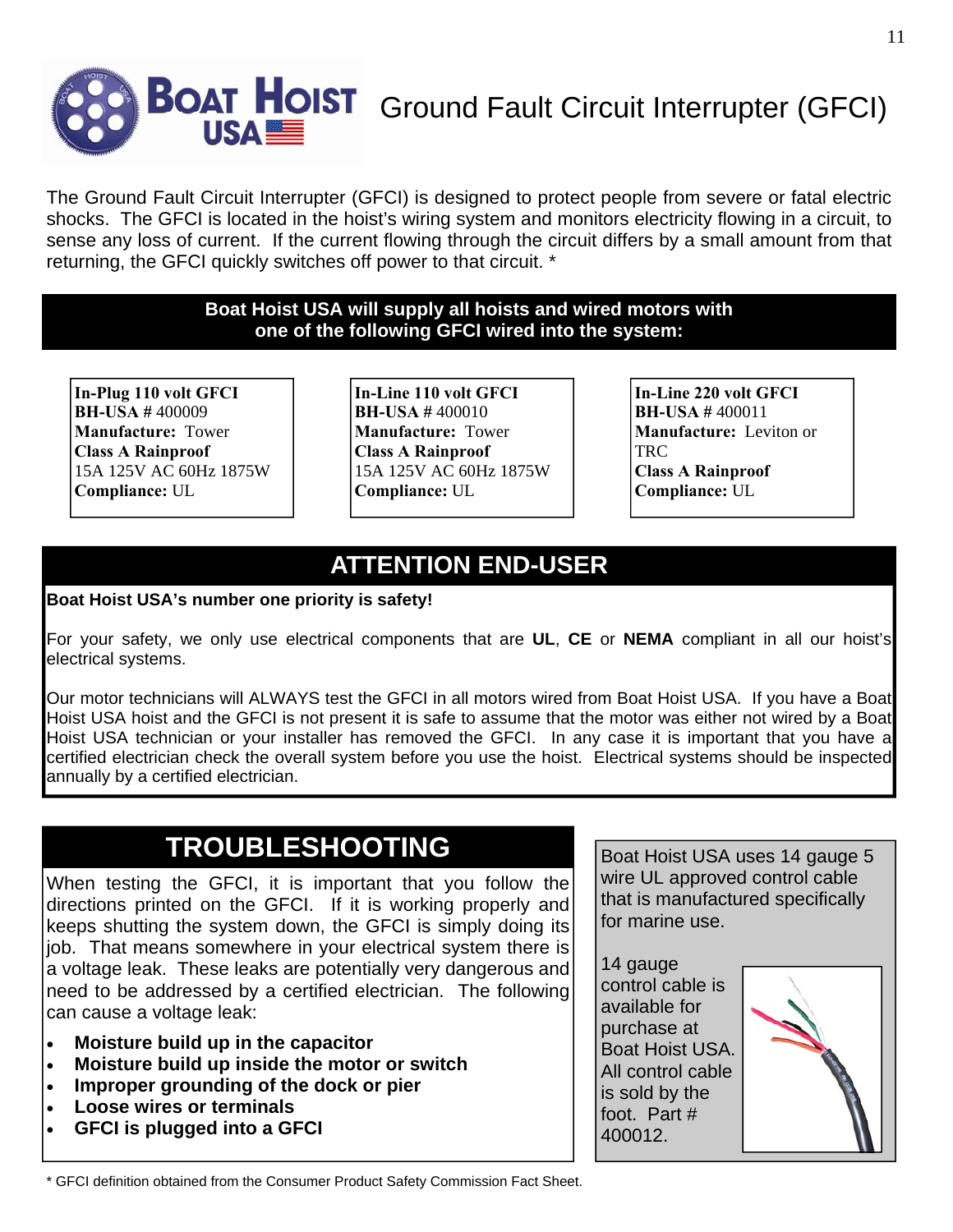

# **Troubleshooting**

#### **My boat hoist runs until the boat starts to come out of the water and then stops. Why can't my hoist lift my boat out of the water?**

The hoist "stopping" is usually caused by low of voltage. An electric motor uses voltage as its fuel, and when it does not have enough it will simply stop. Even though you have 115 or 240 volts at the plug, the real test is to see if your electrical system can maintain this voltage while the hoist is being used. As the hoist begins to pick up the boat the motor starts to experience a load and works harder. The harder the motor works the more AMPS the motor will need. As the motor uses more AMPS the voltage will begin to drop, eventually stopping the motor. This issue is typically a result of one of the following:

- **Inadequate voltage supply:** Voltage will drop every foot that it travels from the main breaker. On long runs, heavier gauge wire is needed to help maintain the strength of the voltage from the main panel to the outlet. A wire chart is supplied on page 8 of this guide. Check the gauge of wire verses the length it has to run, then check the chart to make sure you have the right wire needed. If you are trying to lift the boat using extension cords or a generator, then chances are you are not meeting voltage requirements.
- **Lifting to much weight:** Lifting more weight than your hoist is designed to lift can cause the motor to experience low voltage. In this situation, the motor reached its max capacity. In some cases, with extreme drops in voltage the GFCI will trip and turn the power off. All hoists are rated and will lift up to their rating with no problems. It is a common mistake to underestimate the weight that the hoist is having to lift. Please refer to page 4 to calculate how much you are lifting.
- **Improper installation of equipment or general maintenance:** Improper installation, causing the unit to get in a bind will actually build unneeded friction in the lift. Friction is translated to the motor as more weight, thus the AMPS to voltage process take effect. Improperly installed equipment can also effect the rating of the lift. For example, the pulleys or blocks used in the system need to be ball bearing. Blocks that are not ball bearing will cause friction that is translated into weight. Improper grease on the gears and other parts of the lift can cause unneeded friction as well. Just remember this, flat-plate hoists have been lifting boats for over 50 years, it is probably NOT the hoist that is malfunctioning.

#### **I've never had this problem with my old hoist and the hoist in the next stall is operating fine, even with the same boat. What's wrong with my new hoist?**

Chances are the older hoist and the hoist in the other stall operates fine because it is installed correctly or has different voltage requirements. A 3/4 hp motor will actually lift more with adequate power than a 1 hp motor can lift with inadequate power. Older lift systems typically used smaller gauge wire because most lift motors were 3/4 hp. Today, as boats get heaver and larger, more powerful motors are required and some older systems cannot provide the power. Voltage will drop every foot it travels and the line between adequate voltage and low voltage could be reached between motors just 10 feet apart.

### **My Hoist is making a clicking noise. Why?**

This rhythmic clicking noise can sometimes be experienced with new hoists, especially hoists that are lifting heavy boats. Do not be alarmed! The hoist is not in danger of failing. The noise you are hearing is caused by a release of pressure as the worm gear releases from the worm. In most cases this noise will eventually disappear all together as the gears wear into each other (brake in period). Adjusting the belts, tightening the collars, and greasing the unit may also help silence the clicking noise.

### **Why is my Hoist is making a loud squeal when lifting or lowering the boat?**

A hoist making this type of noise is not normal and you should stop using the lift until the problem is solved. This noise is typically heard on hoists that have been improperly installed or not greased. In both situations serious damage could be caused to the hoist. Review the installation guides available in this guide and grease the unit using the correct type of grease. (See pages 6-7)

### **Why is my Hoist is making a harmonic sound when the boat is being lowered?**

A hoist making this type of noise is probably in the break-in period. Look at the arrow on the gear. The arrow points to the smooth side of the gear and should be moving in that direction as the boat is being lifted. The rough side of the gear is being used while the boat is being lowered. As the worm turns on this rough side, it is actually acting like sand paper and smoothing the gear. During this period a harmonic tone will sometimes be heard. The sound will eventually go away as the hoist gets broken-in.

### **The set screw on the pulley has loosened and keeps falling out. What do I do?**

If the pulleys are not aligned or the unit is experiencing heavy vibration, the set screws can loosen. If the unit is mounted vertically the screw can fall out completely. Make sure your pulleys are lined up and that there is nothing in the installation that could cause vibration to the gear plate. If this does not work, use Lock Tight on the set screws.

### **I can see metal shavings in the grease around the worm. Is that the sign of a problem?**

This is definitely not a typical or safe situation for a Hoist. What is happening is that the 96 tooth worm gear has moved and the hob on the gear is not lining up with the tooth of the worm. The softer metal is now being cut by the stronger metal. This happens because the system is not installed correctly and the drive pipe that acts like a lever has moved the gear. This typically happens when an uneven load is put on the pipe and the load is transferred into the gear sleeve. The hoist does not need to be used until the problem has been solved. Refer to this guide for proper installations and tips. (See pages 6-7)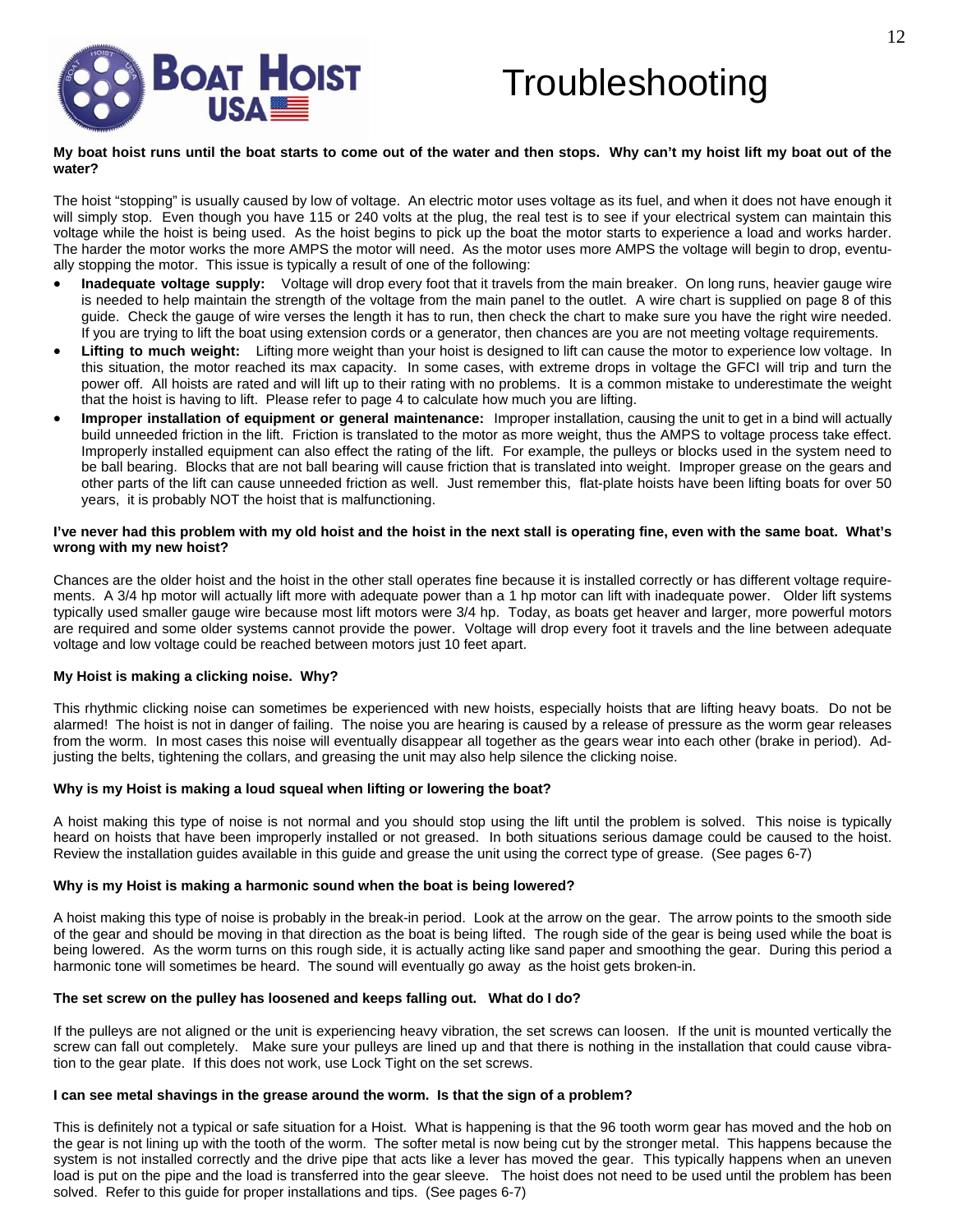

# **Troubleshooting**

#### **The motor will not turn, even without a load. The motor just hums. Why?**

This scenario sounds like your capacitor has stopped working. The electric motors supplied by Boat Hoist USA all work with start capacitors. The capacitor is actually a battery that holds a charge. This charge is designed to "jump" start the motor. You can diagnose this problem by taking the motor off the hoist, turn it on, and as it starts to hum spin the shaft. If the motor starts running then it is most likely the capacitor. By spinning the shaft you simulated a capacitor. Unfortunately a capacitor is not considered a manufacturer's defect and is the responsibility of the customer to replace it if one goes bad. Don't worry, it is as easy as changing a battery! Contact the Boat Hoist USA sales department to order a new capacitor.

#### **The motor makes a loud grinding sound when turned on. Why?**

This grinding sound is originating from the bearings that are inside the motor. There are two probable causes to this sound:

- The motor was dropped and damaged, causing a bearing or two to pop out of the track. Before installing a lift it is the customers responsibility to check the condition of equipment, especially after equipment has been shipped. Always plug the motor in and run it in both directions to ensure the motor will run smooth and quite. Immediately contact the Boat Hoist USA customer service department if your motor is not operating properly before you install the lift.
- The bearings can rust over time, especially in salt water environments. If the motor has ever been submerged or is directly exposed to this environment, the bearings could be rusted. It is the customers responsibility to ensure their motors are properly protected against the environment.

#### **Why does my motor smoke when it is turned on?**

If this is the first time the motor has been used and the motor came wired from Boat Hoist USA, un-plug it and contact Boat Hoist USA customer service at 800-259-8715. If the motor was wired by any other party other than Boat Hoist USA, un-plug the motor and carefully review all wiring instructions to see if the motor has been wired properly. If this is a motor that has been in service for some time and has been operating fine until now, then chances are the motor has overheated and the windings are burning. Boat hoist motors are enclosed to help protect them from the environment and foreign debris. Since these motors cannot vent, they will overheat with about 15 minutes of continuous running or continual start and stop without at least 5 minute cool down between each cycle. Be careful when troubleshooting a motor as you can burn the windings which are not covered under the warranty.

### **Why isn't an overheated motor covered under warranty?**

Overheating is the result when too many Amps run through the motor causing the copper windings inside a motor to heat up and burn. Once this has happened the motor is ruined. Boat Hoist USA will warranty equipment for motor defects that originated from the factory. Since windings are new from the factory and can only be burned as a result from the user or an act of God (lightening), burned windings cannot be covered under the warranty.

### **What will cause my motor to overheat and ruin?**

The following can cause a motor to overheat and possibly damage or burn the windings:

- Running the motor with an inadequate voltage supply.
- Running the motor continually for more than 15 minutes at a time.
- Turning the motor on and off in rapid succession (this can be easy done with a spring loaded switch or remote control).
- Exceeding the motor lift rating.
- A voltage surge such as lightning strike.

These are just a few common occurrences that can damage an electric motor. In any case the motor will need to be replaced.

### **How can I tell if my motor has burned windings?**

The most obvious sign is a smoking motor. If the motor has worked properly before, chances are the windings have been slowly overheating over time. With every use the windings slowly burn and become so damaged that they begin to smoke. Another quick way to tell is it to UNPLUG the motor and remove the access plate. If the motor has been overheating, burn marks and/or a burn smell will be evident. In any case the motor will need to be replaced.

#### **I have replaced my motor and I'm using my existing switch. When I turn the new motor on it will only run in one direction and I know the motor is wired correctly per Boat Hoist USA directions. What is the problem?**

Chances are the existing switch and wire harness is not supplied by Boat Hoist USA. These directions will only work with these switches: Salzer # P220-21383-A02, Salzer # P220-21404-A02, Bremas # CY0178099S2R, Bremas # CY0178068S2R, Furnas # A14D, Furnas # A14Dx599U, Furnas # A14Y, Furnas # A14YX599. If you have any other switch, Boat Hoist USA will not be able to help you. If you are interested in purchasing one of the switches list above, contact a Boat Hoist USA sales representative at 800-259- 8715.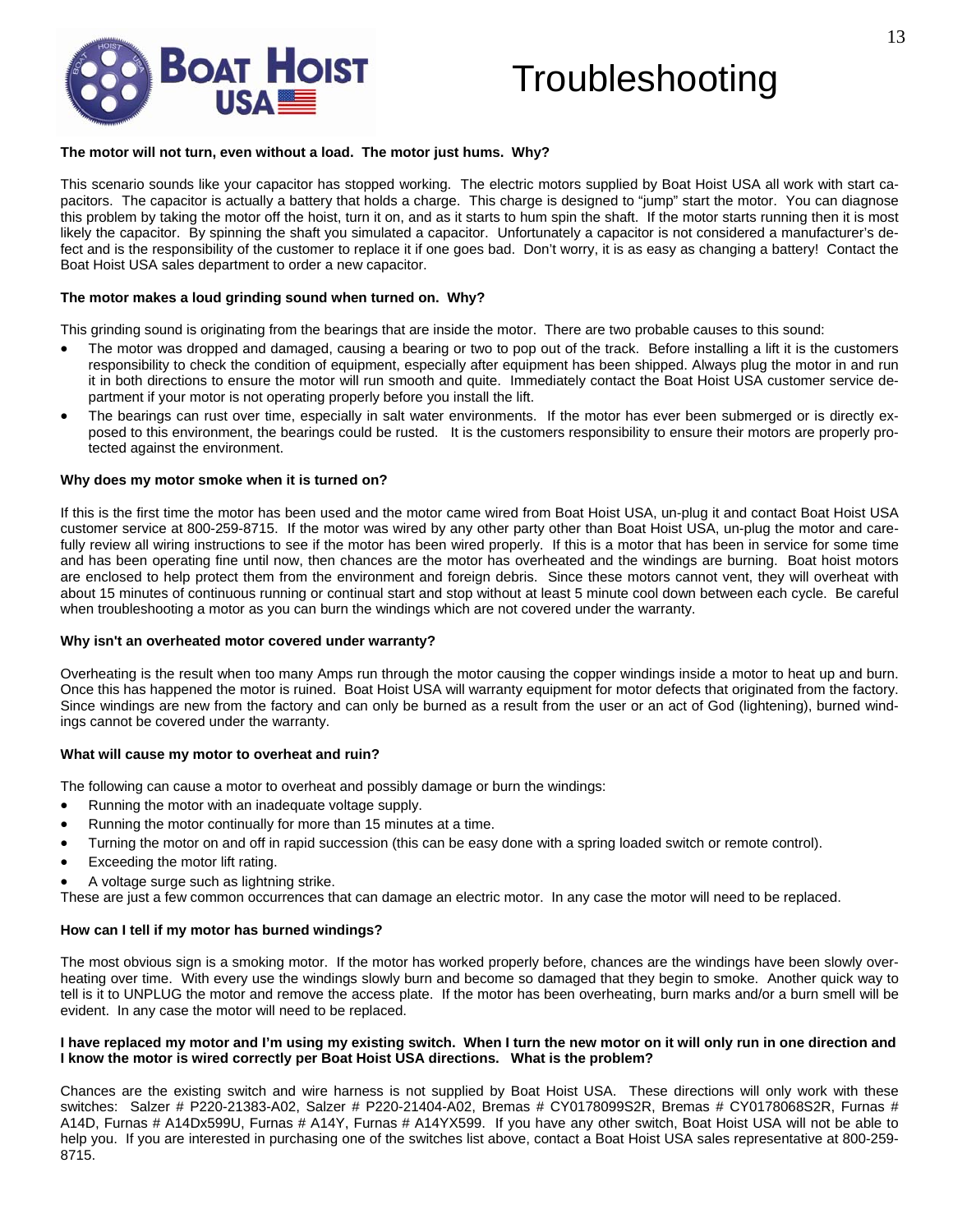

# **LIFETIME WARRANTY Gear Plate Assembly (GPA)**

Boat Hoist USA guarantees to the original purchaser a LIFETIME WARRANTY for as long as they own the Gear Plate Assembly (GPA). The GPA is free from defective materials and workmanship for the life of the GPA. Boat Hoist USA will replace any GPA that is found to have a manufacturer's defect. This lifetime warranty is valid only when this product is used under normal conditions of recommended use as outlined in this packet. Boat Hoist USA will only replace merchandise or products manufactured or supplied by Boat Hoist USA. All Boat Hoist USA Gear Plates have a rating posted on the front of the gear plate assembly. Do not exceed the rating of the gear plate being used. Exceeding the rating will void the warranty. Boat Hoist USA will not be responsible for any incidental or consequential damages or injuries.

### **The following items will void warranty:**

- 1. Failing to complete the GPA Warranty Registration Form and mailing it to Boat Hoist USA within two weeks of purchase.
- 2. Exceeding the weight rating posted on the front of the gear plate assembly.
- 3. Subjecting the GPA to abuse, neglect, accident or improper usage.
- 4. Altering or repairing the GPA by anyone not authorized by Boat Hoist USA to make such alterations or repairs.
- 5. Installing the GPA incorrectly
- 6. Using the GPA as a load bearing unit.
- 7. Using the GPA for any other purpose other than lifting a boat.
- 8. Ignoring defects in materials or workmanship which could have been discovered by a reasonable examination of the product or component part under normal use and service.
- 9. Using the GPA for nonresidential use or commercial use.
- 10. Anything Boat Hoist USA deems outside the intended use of this product

### **To obtain a credit for warranted items, Boat Hoist USA requires the following:**

- 1. Complete the GPA Warranty Registration Form located at the bottom of this page and mail along with proof of purchase to Boat Hoist USA within two weeks of purchase.
- 
- 2. A letter must be enclosed detailing the defect.<br>3. Consumer must call Boat Hoist USA to receive a Return Materials Authorization (RMA) number before returning the item. 3. Consumer must call Boat Hoist USA to receive a Return Materials Authorization (RMA) number before returning the item.
- 4. Do NOT attempt to return the defective material to the Dealer that installed your lift. All warranty issues must be handled directly with Boat Hoist USA.
- 5. Item must be returned to Boat Hoist USA at consumer's expense.
- 6. Item will be tested and if determined to be under warranty, a replacement will be sent at Boat Hoist USA's expense. If Boat Hoist USA determines that the item is not covered under the warranty, the consumer will be notified. The item will be returned at consumer's expense if requested.

### Detach and mail within 2 weeks of purchase.

### **GPA WARRANTY REGISTRATION FORM**

| I have read the Equipment Guide and Warranty information and understand the proper use and<br>installation of the GPA and any precautions taken. |  |  |
|--------------------------------------------------------------------------------------------------------------------------------------------------|--|--|